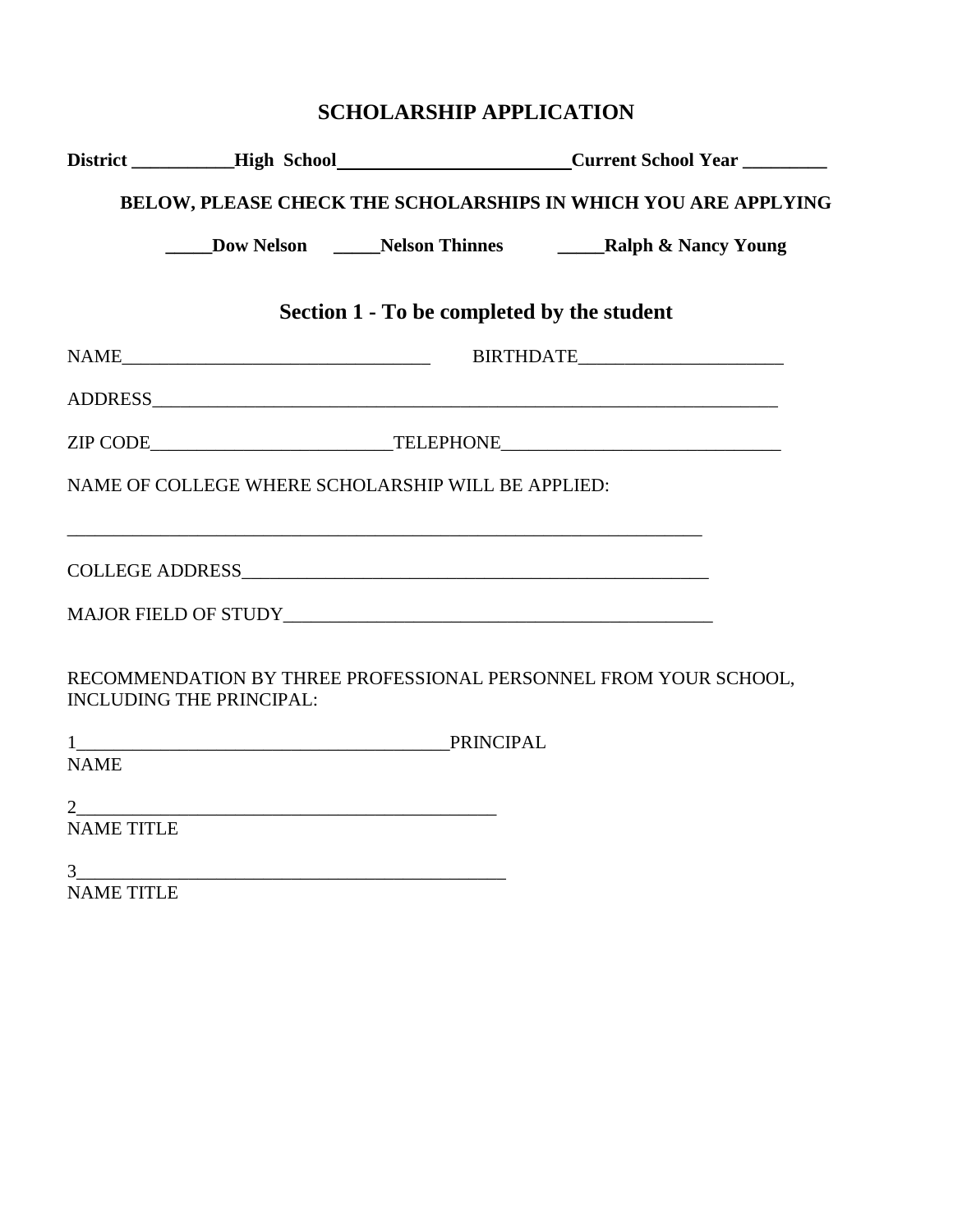## **SCHOLARSHIP APPLICATION**

**\_\_\_\_\_Dow Nelson\_\_\_\_\_Nelson Thinnes \_\_\_\_\_Ralph & Nancy Young**

## **SECTION 2 - TO BE COMPLETED BY THE HIGH SCHOOL PRINCIPAL / GUIDANCE DEPT.**

STUDENT'S NAME BIRTH DATE

\_\_\_\_\_\_\_\_\_\_\_\_\_\_\_\_\_\_\_\_\_\_\_\_\_\_\_\_\_\_\_\_\_\_\_\_ \_\_\_\_\_\_\_\_\_\_\_\_\_\_\_

\_\_\_\_\_\_\_\_\_\_\_\_\_\_\_\_\_\_\_\_\_\_\_\_\_\_\_\_\_\_\_\_\_\_\_\_\_\_\_\_\_\_\_\_\_\_\_\_\_\_\_\_\_\_\_\_\_\_\_\_\_\_\_\_\_\_\_\_\_\_\_\_\_

ADDRESS ZIP CODE

HS SCHOLASTIC RANKING\_\_\_\_\_\_\_\_\_\_\_\_\_\_\_\_\_\_GRADE AVERAGE\_\_\_\_\_\_\_\_\_\_\_\_\_\_\_\_\_\_\_\_\_\_\_\_\_\_\_\_

COLLEGE GRADE POINT AVERAGE (If a college student): \_\_\_\_\_\_\_\_\_\_\_\_\_\_\_\_\_\_

HS ATHLETIC AND OTHER ACHIEVEMENTS:

PRINCIPAL'S SIGNATURE

\_\_\_\_\_\_\_\_\_\_\_\_\_\_\_\_\_\_\_\_\_\_\_\_\_\_\_\_\_\_\_\_\_\_\_\_